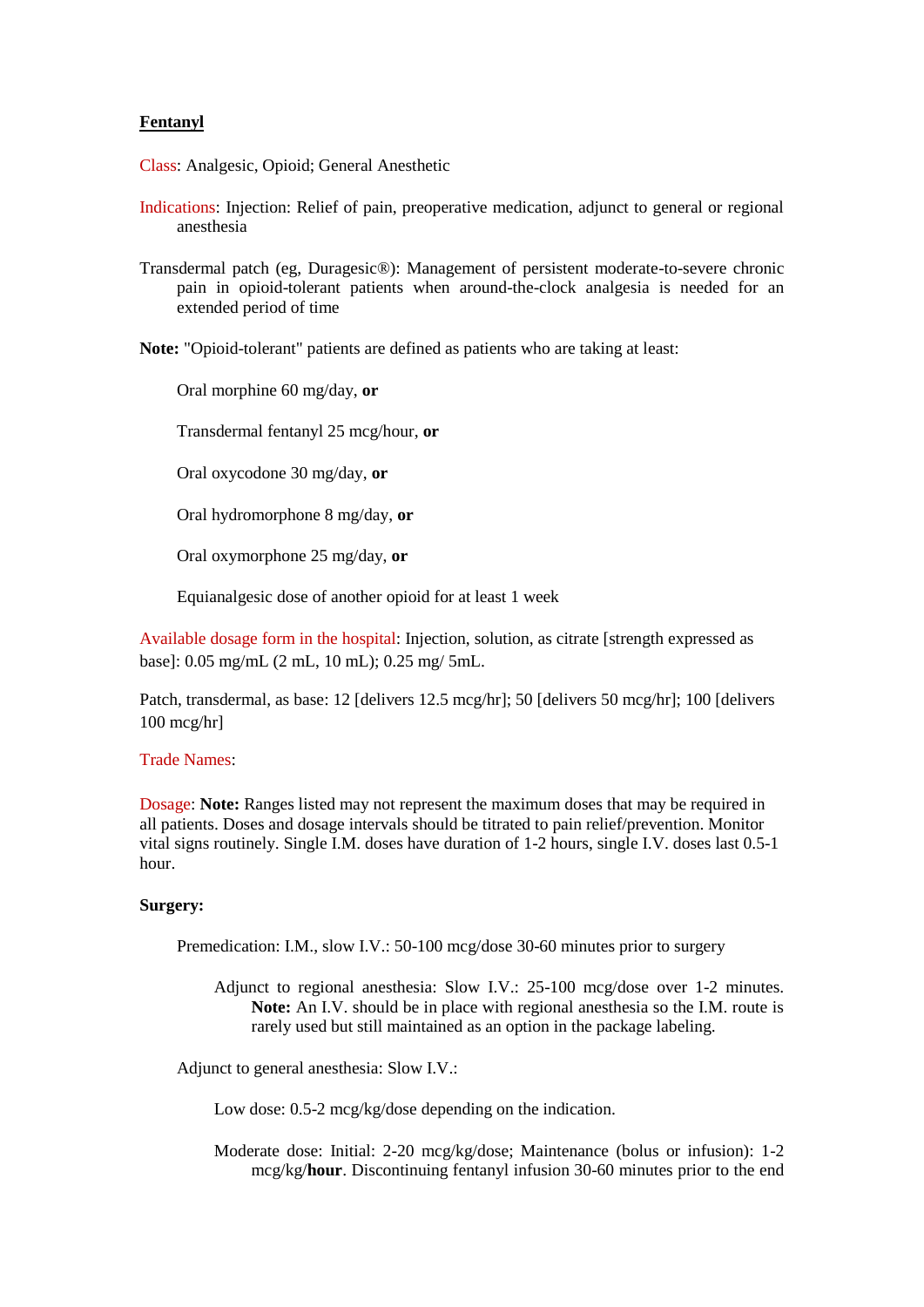of surgery will usually allow adequate ventilation upon emergence from anesthesia. For "fast-tracking" and early extubation following major surgery, total fentanyl doses are limited to 10-15 mcg/kg.

High dose: 20-50 mcg/kg/dose; **Note:** High-dose fentanyl as an adjunct to general anesthesia is rarely used, but is still described in the manufacturer's label.

### **Pain management:** Adults:

- I.V. (unlabeled use): Bolus at start of infusion: 1-2 mcg/kg **or** 25-100 mcg/dose; continuous infusion rate: 1-2 mcg/kg/**hour or** 25-200 mcg/hour
- Severe (unlabeled use): I.M, I.V.: 50-100 mcg/dose every 1-2 hours as needed; patients with prior opioid exposure may tolerate higher initial doses

*Patient-controlled analgesia (PCA) (unlabeled use):* I.V.:

Usual concentration: 10 mcg/mL

Demand dose: Usual: 20 mcg; range: 10-50 mcg

Lockout interval: 5-8 minutes

Usual basal rate: ≤50 mcg/hour

*Critically-ill patients (unlabeled dose):* Slow I.V.: 25-35 mcg (based on ~70 kg patient) **or** 0.35-0.5 mcg/kg every 30-60 minutes as needed (Barr, 2013). **Note:** More frequent dosing may be needed (eg, mechanically-ventilated patients).

> Continuous infusion: 50-700 mcg/hour (based on ~70 kg patient) **or** 0.7-10 mcg/kg/**hour** (Barr, 2013)

Intrathecal (I.T.) (unlabeled use; American Pain Society, 2008): **Must be preservativefree.** Doses must be adjusted for age, injection site, and patient's medical condition and degree of opioid tolerance.

Single dose: 5-25 mcg/dose; may provide adequate relief for up to 6 hours

- Continuous infusion: Not recommended in acute pain management due to risk of excessive accumulation. For chronic cancer pain, infusion of very small doses may be practical (American Pain Society, 2008).
- Epidural (unlabeled use; American Pain Society, 2008): **Must be preservative-free.** Doses must be adjusted for age, injection site, and patient's medical condition and degree of opioid tolerance

Single dose: 25-100 mcg/dose; may provide adequate relief for up to 8 hours

Continuous infusion: 25-100 mcg/hour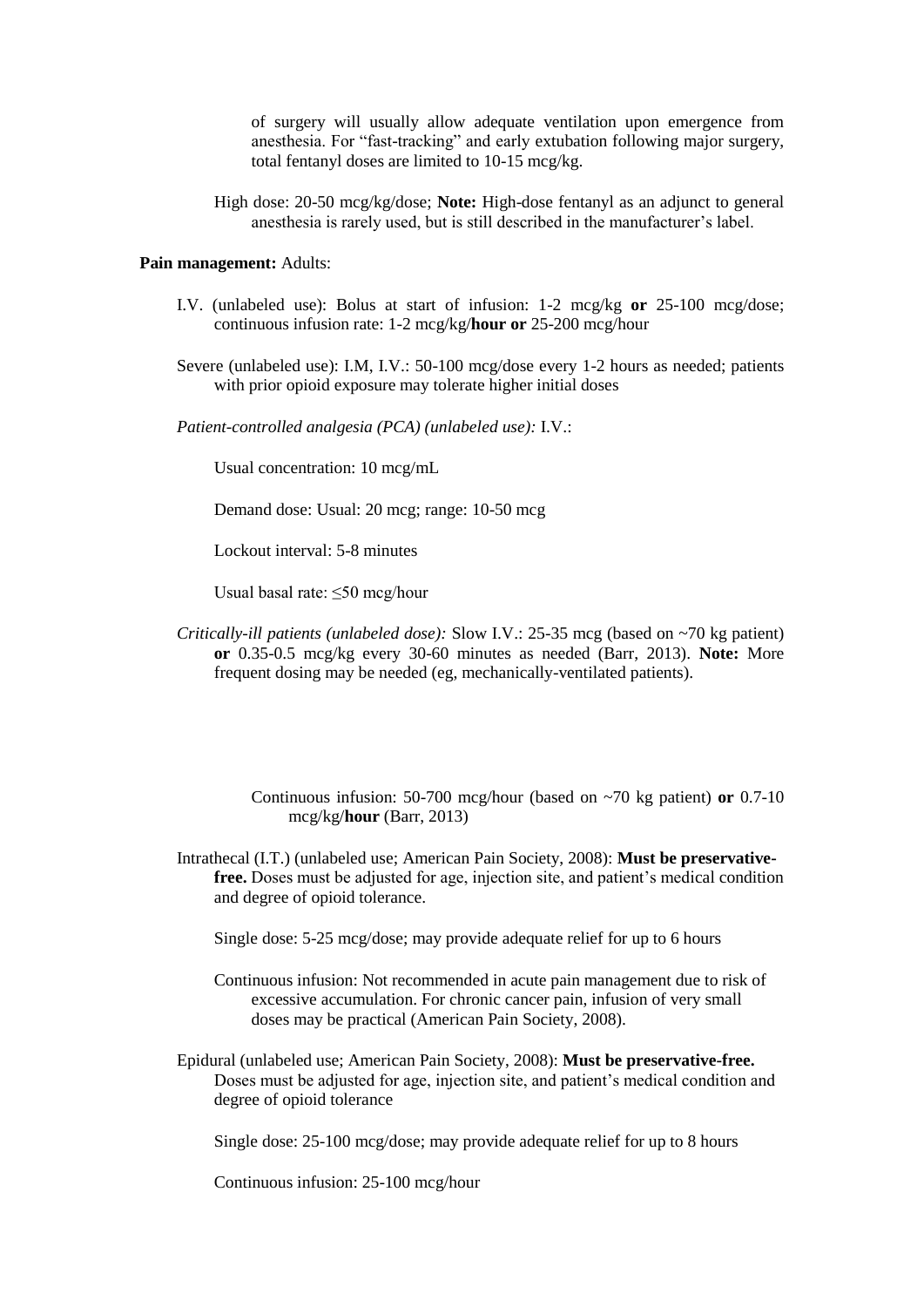- **Breakthrough cancer pain:** Transmucosal: For patients who are tolerant to and currently receiving opioid therapy for persistent cancer pain; dosing should be individually titrated to provide adequate analgesia with minimal side effects. Dose titration should be done if patient requires more than 1 dose/breakthrough pain episode for several consecutive episodes. Patients experiencing >4 breakthrough pain episodes/day should have the dose of their long-term opioid re-evaluated.
	- Lozenge (Actiq®): Initial dose: 200 mcg; the second dose may be started 15 minutes after completion of the first dose if pain unrelieved. A maximum of 1 additional dose can be given per pain episode; must wait at least 4 hours before treating another episode. Consumption should be limited to  $\leq 4$  units/day. Additional requirements suggest need for improved baseline therapy.
	- Buccal film (Onsolis®): Initial dose: 200 mcg for all patients **Note:** Patients previously using another transmucosal product should be initiated at doses of 200 mcg; do **not** switch patients using any other fentanyl product on a mcg-per-mcg basis.
		- Dose titration: If titration required, increase dose in 200 mcg increments once per episode using multiples of the 200 mcg film; do not redose within a single episode of breakthrough pain and separate single doses by  $\geq 2$  hours. During titration, do not exceed 4 simultaneous applications of the 200 mcg films (800 mcg). If >800 mcg required, treat next episode with one 1200 mcg film (maximum dose: 1200 mcg). Once maintenance dose is determined, all other unused films should be disposed of and that strength (using a single film) should be used. During any pain episode, if adequate relief is not achieved after 30 minutes following buccal film application, a rescue medication (as determined by healthcare provider) may be used.
		- Maintenance: Determined dose applied as a single film once per episode and separated by  $\geq 2$  hours (dose range: 200-1200 mcg); limit to 4 applications/day. Consider increasing the around-the-clock opioid therapy in patients experiencing >4 breakthrough pain episodes/day.
	- Buccal tablet (Fentora®): Initial dose: 100 mcg; a second 100 mcg dose, if needed, may be started 30 minutes after the start of the first dose. **Note:** For patients previously using the transmucosal lozenge (Actiq®), the initial dose should be selected using the conversions listed below (maximum: 2 doses per breakthrough pain episode every 4 hours).
		- Dose titration, if required, should be done using multiples of the 100 mcg tablets. Patient can use two 100 mcg tablets (one on each side of mouth). If that dose is not successful, can use four 100 mcg tablets (two on each side of mouth). If titration requires >400 mcg/dose, then use 200 mcg tablets. **Note:** Buccal tablet may be administered sublingually once an effective maintenance dose has been established.

*Conversion from lozenge to buccal tablet* (Fentora®):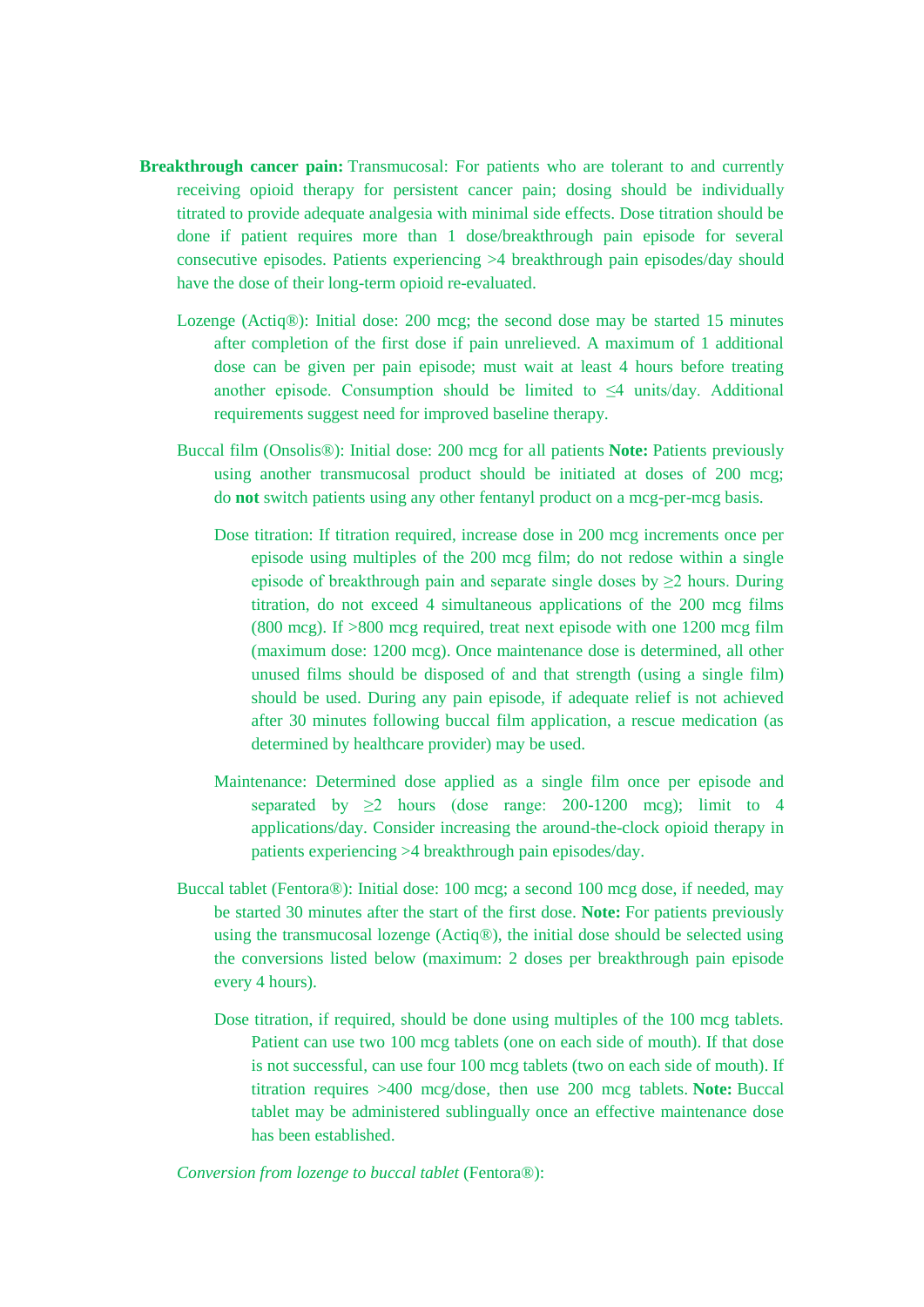Lozenge dose 200-400 mcg, then buccal tablet 100 mcg

Lozenge dose 600-800 mcg, then buccal tablet 200 mcg

Lozenge dose 1200-1600 mcg, then buccal tablet 400 mcg

**Note:** Four 100 mcg buccal tablets deliver approximately 12% and 13% higher values of Cmax and AUC, respectively, compared to one 400 mcg buccal tablet. To prevent confusion, patient should only have one strength available at a time. Using more than four buccal tablets at a time has not been studied.

Nasal spray (Lazanda®):

- Initial dose: 100 mcg (one 100 mcg spray in one nostril) for all patients. **Note:** Patients previously using another fentanyl product should be initiated at a dose of 100 mcg; do not convert patients from other fentanyl products to Lazanda® on a mcg-per-mcg basis.
	- Dose titration: If pain is relieved within 30 minutes, that same dose should be used to treat subsequent episodes. If pain is unrelieved, may increase to a higher dose using the recommended titration steps. **Must wait at least 2 hours before treating another episode with nasal spray.** Dose titration steps: If no relief with 100 mcg dose, increase to 200 mcg dose per episode (one 100 mcg spray in each nostril); if no relief with 200 mcg dose, increase to 400 mcg per episode (one 400 mcg spray); if no relief with 400 mcg dose, increase to 800 mcg dose per episode (one 400 mcg spray in each nostril). **Note:** Single doses >800 mcg have not been evaluated. There are no data supporting the use of a combination of dose strengths.
	- Maintenance dose: Once maintenance dose for breakthrough pain episode has been determined, use that dose for subsequent episodes. For pain that is not relieved after 30 minutes of Lazanda® administration or if a separate breakthrough pain episode occurs within the 2 hour window before the next Lazanda® dose is permitted, a rescue medication may be used. Limit Lazanda® use to ≤4 episodes of breakthrough pain per day. If response to maintenance dose changes (increase in adverse reactions or alterations in pain relief), dose readjustment may be necessary. If patient is experiencing >4 breakthrough pain episodes/day, consider increasing the around-the-clock, long-acting opioid therapy; if long-acting opioid therapy dose is altered, re-evaluate and retitrate Lazanda® dose as needed.

Sublingual spray (Subsys®):

Initial dose: 100 mcg for all patients. If pain is unrelieved, 1 additional 100 mcg dose may be given 30 minutes after administration of the first dose. A maximum of 2 doses can be given per breakthrough pain episode; must wait at least 4 hours before treating another episode. **Note:** Patients must remain on around-the-clock opioids during use. Patients previously using other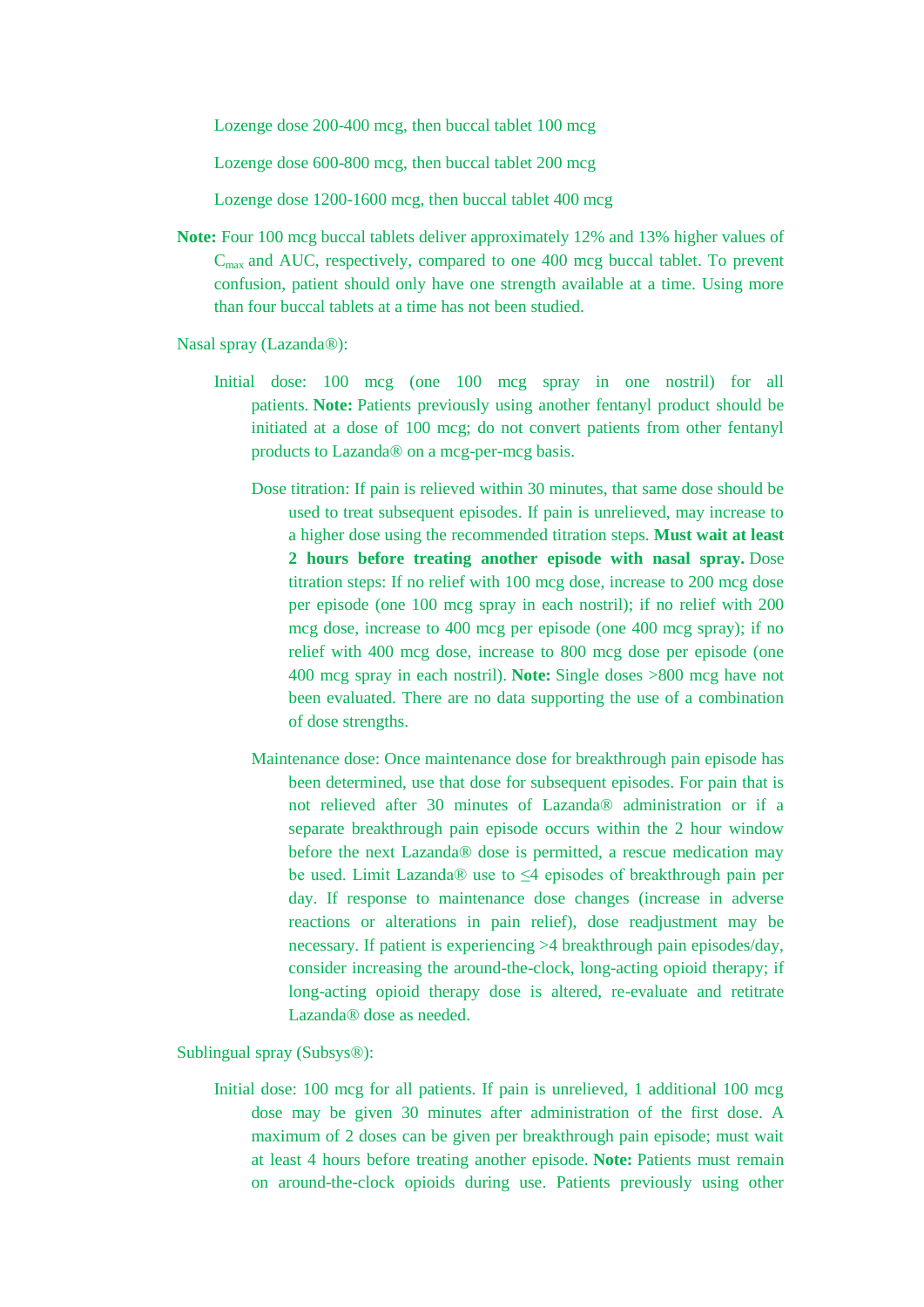fentanyl products should be initiated at a dose of 100 mcg; do not convert patients from any other fentanyl product (transmucosal, transdermal, or parenteral) to Subsys® on a mcg-per-mcg basis.

- Dose titration: If pain is relieved within 30 minutes, that same dose should be used to treat subsequent episodes and no titration is necessary. If pain is unrelieved, may increase to a higher dose using the recommended titration steps. Goal is to determine the dose that provides adequate analgesia (with tolerable side effects) using a single dose per breakthrough pain episode. For each breakthrough pain episode, if pain unrelieved after 30 minutes only 1 additional dose using the same strength may be given (maximum: 2 doses per breakthrough pain episode). **Must wait at least 4 hours before treating another episode with Subsys®.**
- Dose titration steps: If no relief with 100 mcg dose, increase to 200 mcg dose per episode (one 200 mcg unit); if no relief with 200 mcg dose, increase to 400 mcg per episode (one 400 mcg unit); if no relief with 400 mcg dose, increase to 600 mcg dose per episode (one 600 mcg unit); if no relief with 600 mcg dose, increase to 800 mcg dose per episode (one 800 mcg unit); if no relief with 800 mcg dose, increase to 1200 mcg dose per episode (two 600 mcg units); if no relief with 1200 mcg dose, increase to 1600 mcg per episode (two 800 mcg units).
- Maintenance dose: Once maintenance dose for breakthrough pain episode has been determined, use that dose for subsequent episodes. If occasional episodes of unrelieved breakthrough pain occur following 30 minutes of Subsys® administration, 1 additional dose using the same strength may be administered (maximum: 2 doses per breakthrough pain episode); patient must wait 4 hours before treating another breakthrough pain episode with Subsys®. Once maintenance dose is determined, limit Susbsys™ use to  $\leq 4$ episodes of breakthrough pain per day. If response to maintenance dose changes (increase in adverse reactions or alterations in pain relief), dose readjustment may be necessary. If patient is experiencing >4 breakthrough pain episodes/day, consider increasing the around-the-clock, long-acting opioid therapy.

Sublingual tablet (Abstral®):

Initial dose:

- U.S. labeling: 100 mcg for all patients; if pain is unrelieved, a second dose may be given 30 minutes after administration of the first dose. A maximum of 2 doses can be given per breakthrough pain episode; must wait at least 2 hours before treating another episode.
- Canadian labeling: 100 mcg for all patients; if pain is unrelieved 30 minutes after administration of Abstral™, an alternative rescue medication (other than Abstral™) may be given. Administer only 1 dose of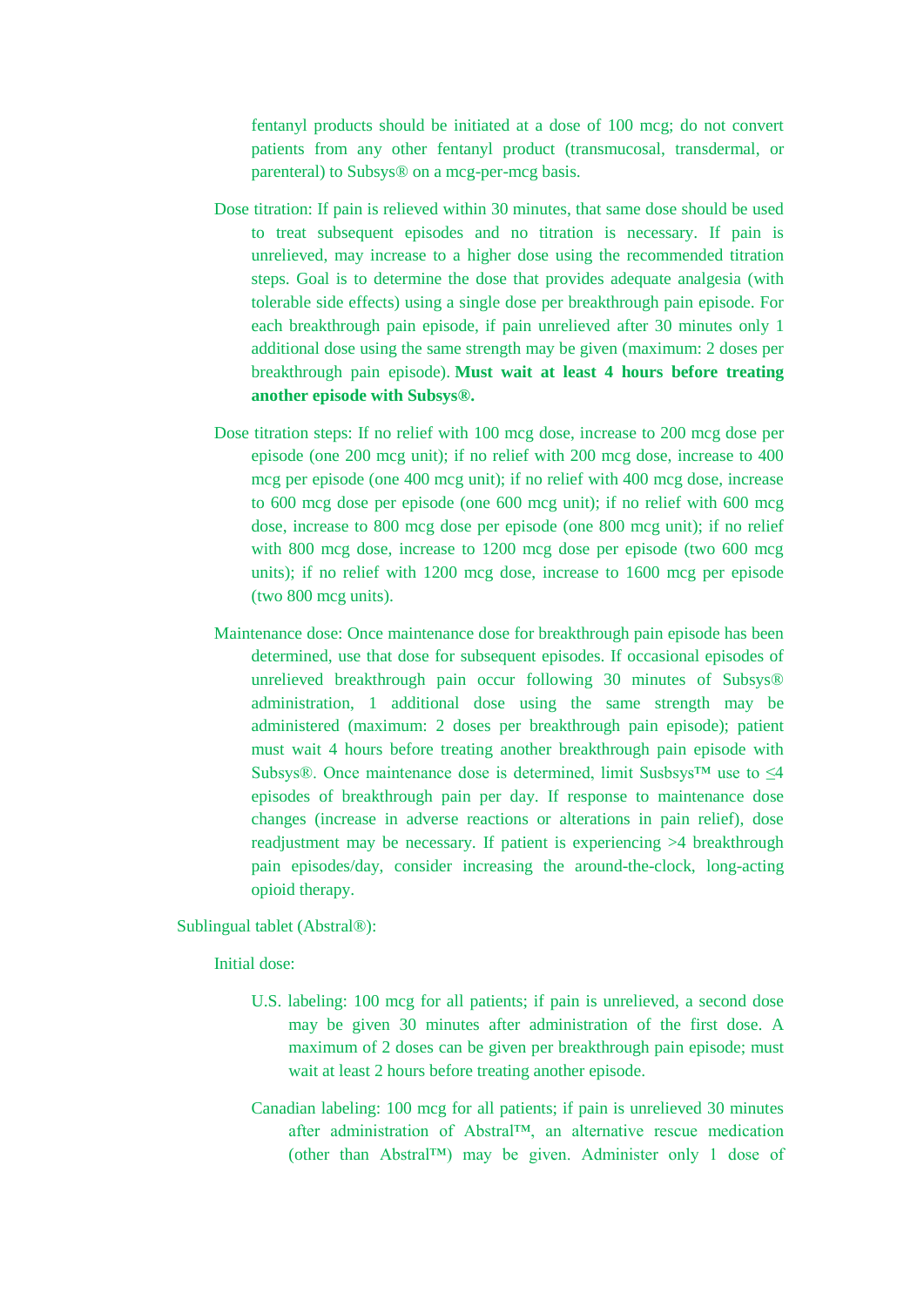Abstral™ per breakthrough pain episode; must wait at least 2 hours before treating another episode.

- **Note:** Patients previously using another fentanyl product should be initiated at a dose of 100 mcg; do not convert patients from other fentanyl products to Abstral® on a mcg-per-mcg basis.
- Dose titration: If titration required, increase in 100 mcg increments (up to 400 mcg) over consecutive breakthrough episodes. If titration requires >400 mcg/dose, increase in increments of 200 mcg, starting with 600 mcg dose. During titration, patients may use multiples of 100 mcg and/or 200 mcg tablets for any single dose; do not exceed 4 tablets at one time; safety and efficacy of doses >800 mcg have not been evaluated.
- Maintenance dose: Once maintenance dose for breakthrough pain episode has been determined, use only 1 tablet in the appropriate strength per episode; if pain is unrelieved with maintenance dose:
	- U.S. labeling recommendations: A second dose may be given after 30 minutes; maximum of 2 doses/episode of breakthrough pain; separate treatment of subsequent episodes by  $\geq 2$  hours; limit treatment to  $\leq 4$ breakthrough episodes/day.
	- Canadian labeling recommendations: Administer alternative rescue medication after 30 minutes; maximum of 1 Abstral™ dose/episode of breakthrough pain; separate treatment of subsequent episodes by  $\geq 2$ hours; limit treatment to ≤4 breakthrough episodes/day.
	- Consider increasing the around-the-clock long-acting opioid therapy in patients experiencing >4 breakthrough pain episodes/day; if longacting opioid therapy dose altered, re-evaluate and retitrate Abstral® dose as needed
- **Chronic pain management:** Children  $\geq 2$  years and Adults (opioid-tolerant patients): Transdermal patch (Duragesic®):
	- *Initial:* To convert patients from oral or parenteral opioids to transdermal patch, a 24hour analgesic requirement should be calculated (based on prior opioid use). Using the tables, the appropriate initial dose can be determined. The initial fentanyl dosage may be approximated from the 24-hour morphine dosage equivalent and titrated to minimize adverse effects and provide analgesia. With the initial application, the absorption of transdermal fentanyl requires several hours to reach plateau; therefore transdermal fentanyl is inappropriate for management of acute pain. Change patch every 72 hours.
	- *Conversion from continuous infusion of fentanyl:* In patients who have adequate pain relief with a fentanyl infusion, fentanyl may be converted to transdermal dosing at a rate equivalent to the intravenous rate. A two-step taper of the infusion to be completed over 12 hours has been recommended (Kornick, 2001) after the patch is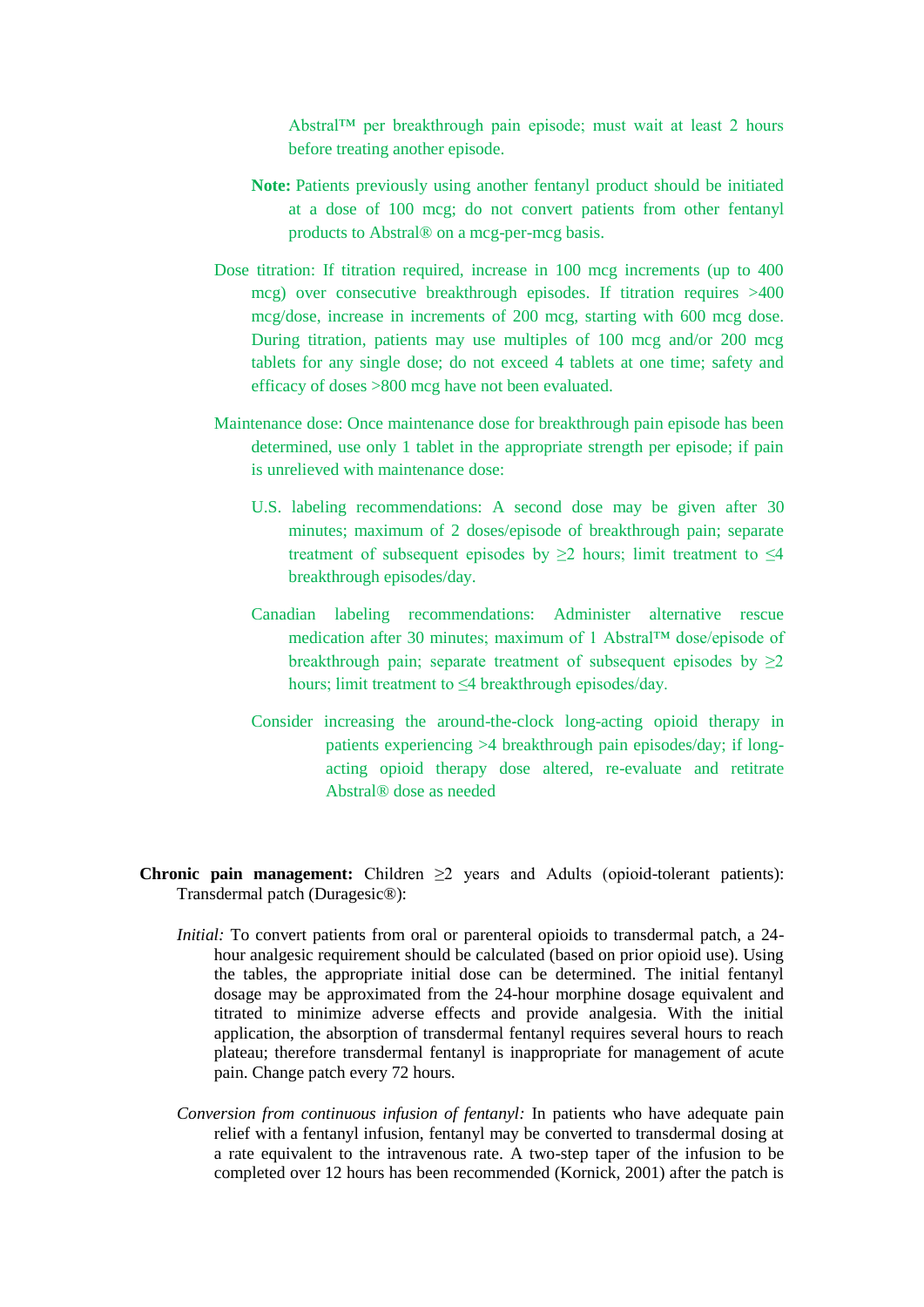applied. The infusion is decreased to 50% of the original rate six hours after the application of the first patch, and subsequently discontinued twelve hours after application.

- *Titration:* Short-acting agents may be required until analgesic efficacy is established and/or as supplements for "breakthrough" pain. The amount of supplemental doses should be closely monitored. Appropriate dosage increases may be based on daily supplemental dosage using the ratio of 45 mg/24 hours of oral morphine to a 12.5 mcg/hour increase in fentanyl dosage.
- *Frequency of adjustment:* The dosage should not be titrated more frequently than every 3 days after the initial dose or every 6 days thereafter. Patients should wear a consistent fentanyl dosage through two applications (6 days) before dosage increase based on supplemental opioid dosages can be estimated. **Note:** Upon discontinuation, ~17 hours are required for a 50% decrease in fentanyl levels.
- *Frequency of application:* The majority of patients may be controlled on every 72-hour administration; however, a small number of patients require every 48-hour administration.

#### **Dose conversion guidelines for transdermal fentanyl (see tables).**

**Note:** U.S. and Canadian dose conversion guidelines differ. Consult appropriate table.

| O.D. Labeling. Dose Conversion Galachines. Recommended initial Danageste® Dose Dasca<br>Upon Daily Oral Morphine Dose <sup>1,2</sup>                                                                                                                       |                                          |  |  |  |
|------------------------------------------------------------------------------------------------------------------------------------------------------------------------------------------------------------------------------------------------------------|------------------------------------------|--|--|--|
| <b>Oral 24-Hour Morphine</b>                                                                                                                                                                                                                               | Duragesic <sup>®</sup> Dose <sup>3</sup> |  |  |  |
| (mg/day)                                                                                                                                                                                                                                                   | (mcg/h)                                  |  |  |  |
| <sup>1</sup> The table should NOT be used to convert from transdermal fentanyl (Duragesic $\circledR$ ) to other<br>opioid analgesics. Rather, following removal of the patch, titrate the dose of the new opioid<br>until adequate analgesia is achieved. |                                          |  |  |  |
| <sup>2</sup> Recommendations are based on U.S. product labeling for Duragesic <sup>®</sup> .                                                                                                                                                               |                                          |  |  |  |
| ${}^{3}$ Pediatric patients initiating therapy on a 25 mcg/hour Duragesic® system should be opioid-<br>tolerant and receiving at least 60 mg oral morphine equivalents per day.                                                                            |                                          |  |  |  |
| 60-134                                                                                                                                                                                                                                                     | 25                                       |  |  |  |
| 135-224                                                                                                                                                                                                                                                    | 50                                       |  |  |  |
| 225-314                                                                                                                                                                                                                                                    | 75                                       |  |  |  |
| 315-404                                                                                                                                                                                                                                                    | 100                                      |  |  |  |
| 405-494                                                                                                                                                                                                                                                    | 125                                      |  |  |  |
| 495-584                                                                                                                                                                                                                                                    | 150                                      |  |  |  |
| 585-674                                                                                                                                                                                                                                                    | 175                                      |  |  |  |
| 675-764                                                                                                                                                                                                                                                    | 200                                      |  |  |  |
| 765-854                                                                                                                                                                                                                                                    | 225                                      |  |  |  |
| 855-944                                                                                                                                                                                                                                                    | 250                                      |  |  |  |
| 945-1034                                                                                                                                                                                                                                                   | 275                                      |  |  |  |
| 1035-1124                                                                                                                                                                                                                                                  | 300                                      |  |  |  |

U.S. Labeling: Dose Conversion Guidelines: Recommended Initial Duragesic® Dose Based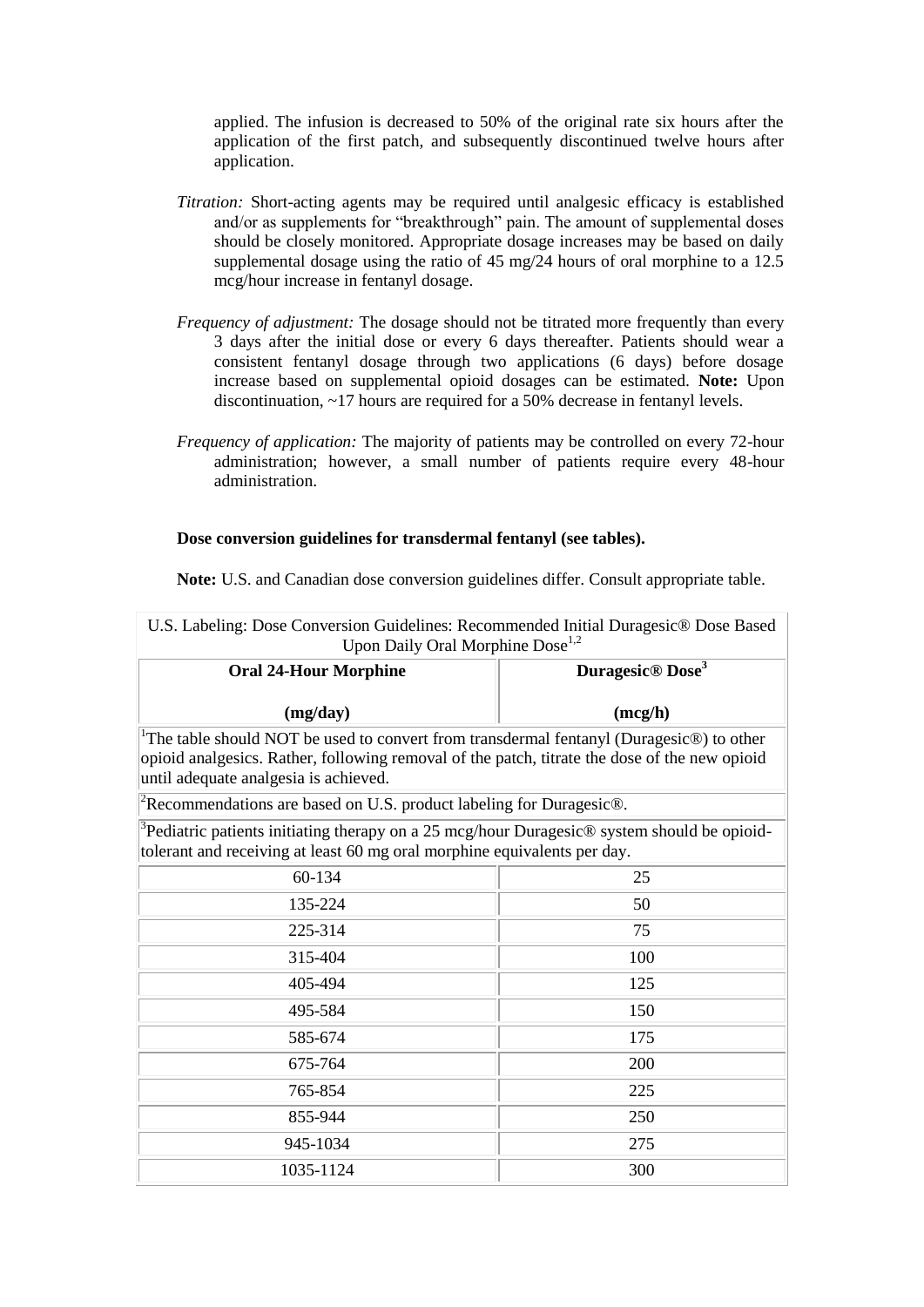| U.S. Labeling: Dose Conversion Guidelines <sup>1,2</sup>                                                                                                                                                                          |                                           |                    |          |                     |  |  |
|-----------------------------------------------------------------------------------------------------------------------------------------------------------------------------------------------------------------------------------|-------------------------------------------|--------------------|----------|---------------------|--|--|
|                                                                                                                                                                                                                                   | <b>Daily Dosage</b>                       |                    |          |                     |  |  |
| <b>Current Analgesic</b>                                                                                                                                                                                                          | (mg/day)                                  |                    |          |                     |  |  |
| The table should NOT be used to convert from transdermal fentanyl (Duragesic®) to other<br>opioid analgesics. Rather, following removal of the patch, titrate the dose of the new opioid<br>until adequate analgesia is achieved. |                                           |                    |          |                     |  |  |
| <sup>2</sup> Recommendations are based on U.S. product labeling for Duragesic <sup>®</sup> .                                                                                                                                      |                                           |                    |          |                     |  |  |
| Morphine (I.M./I.V.)                                                                                                                                                                                                              | $10 - 22$                                 | 53-67              |          |                     |  |  |
| Oxycodone (oral)                                                                                                                                                                                                                  | 112.5-157<br>67.5-112<br>$30 - 67$        |                    |          | 157.5-202           |  |  |
| Codeine (oral)                                                                                                                                                                                                                    | 150-447                                   |                    |          |                     |  |  |
| Hydromorphone (oral)                                                                                                                                                                                                              | 17.1-28<br>28.1-39<br>39.1-51<br>$8 - 17$ |                    |          |                     |  |  |
| Hydromorphone (I.V.)                                                                                                                                                                                                              | $1.5 - 3.4$<br>$3.5 - 5.6$                |                    | 5.7-7.9  | $8-10$              |  |  |
| Meperidine (I.M.)                                                                                                                                                                                                                 | 166-278<br>75-165                         |                    | 279-390  | 391-503             |  |  |
| Methadone (oral)                                                                                                                                                                                                                  | 20-44                                     | 105-134            |          |                     |  |  |
| <b>Fentanyl transdermal recommended dose</b><br>(mcg/h)                                                                                                                                                                           | $25 \text{ mcg/h}$                        | $50 \text{ mcg/h}$ | 75 mcg/h | $100 \text{ mcg/h}$ |  |  |

Canadian Labeling: Dose Conversion Guidelines (Adults): Recommended Initial Duragesic® MAT Dose Based Upon Daily Oral Morphine Dose<sup>1,2</sup>

| <b>Oral 24-Hour Morphine</b> | <b>Duragesic® MAT Dose</b> |
|------------------------------|----------------------------|
| (Current Dose in mg/day)     | (Initial Dose in mcg/h)    |

<sup>1</sup>The table should NOT be used to convert from transdermal fentanyl (Duragesic® MAT) to other opioid analgesics. Rather, following removal of the patch, titrate the dose of the new opioid until adequate analgesia is achieved.

<sup>2</sup>Recommendations are based on Canadian product labeling for Duragesic $\circledR$  MAT.

**Note:** The 12 mcg/hour dose included in this table is to be used for incremental dose adjustment and is generally not recommended for initial dosing, except for patients in whom lower starting doses are deemed clinically appropriate.

| $45 - 59$ | -12 |
|-----------|-----|
| 60-134    | 25  |
| 135-179   | 37  |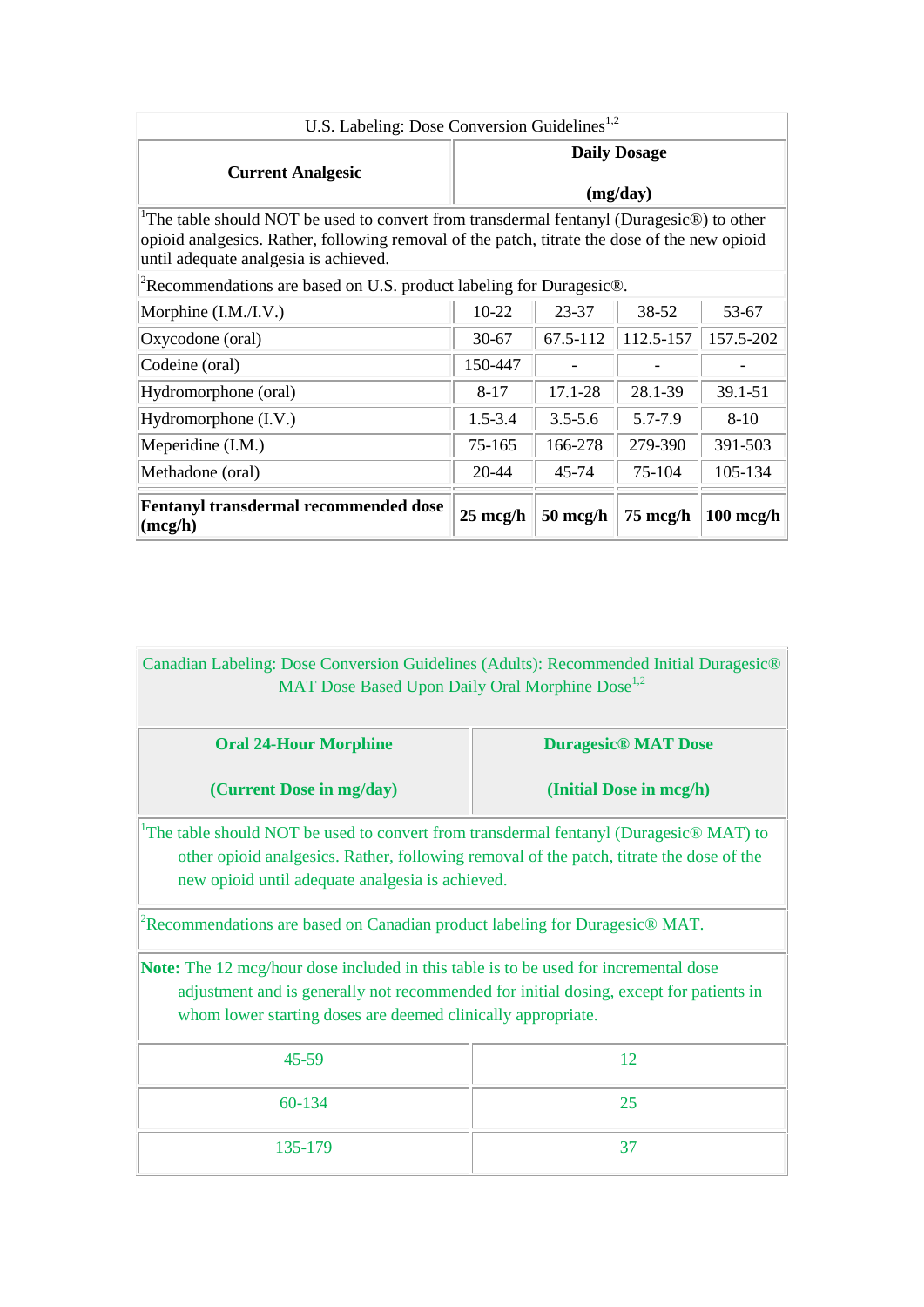| <b>Oral 24-Hour Morphine</b>                                            | <b>Duragesic<sup>®</sup></b> MAT Dose |  |  |
|-------------------------------------------------------------------------|---------------------------------------|--|--|
| (Current Dose in mg/day)                                                | (Initial Dose in mcg/h)               |  |  |
| 180-224                                                                 | 50                                    |  |  |
| 225-269                                                                 | 62                                    |  |  |
| 270-314                                                                 | 75                                    |  |  |
| 315-359                                                                 | 87                                    |  |  |
| 360-404                                                                 | 100                                   |  |  |
| 405-494                                                                 | 125                                   |  |  |
| 495-584                                                                 | 150                                   |  |  |
| 585-674                                                                 | 175                                   |  |  |
| 675-764                                                                 | 200                                   |  |  |
| 765-854                                                                 | 225                                   |  |  |
| 855-944                                                                 | 250                                   |  |  |
| 945-1034                                                                | 275                                   |  |  |
| 1035-1124                                                               | 300                                   |  |  |
| Canadian Labeling: Dosing Conversion Guidelines (Adults) <sup>1,2</sup> |                                       |  |  |

Canadian Labeling: Dose Conversion Guidelines (Adults): Recommended Initial Duragesic® MAT Dose Based Upon Daily Oral Morphine Dose<sup>1,2</sup>

|                          | <b>Daily Dosage</b> |
|--------------------------|---------------------|
| <b>Current Analgesic</b> | (mg/day)            |

<sup>1</sup>The table should NOT be used to convert from transdermal fentanyl (Duragesic® MAT) to other opioid analgesics. Rather, following removal of the patch, titrate the dose of the new opioid until adequate analgesia is achieved.

<sup>2</sup>Recommendations are based on Canadian product labeling for Duragesic<sup>®</sup> MAT.

<sup>3</sup>Morphine dose conversion based upon I.M to oral dose ratio of 1:3.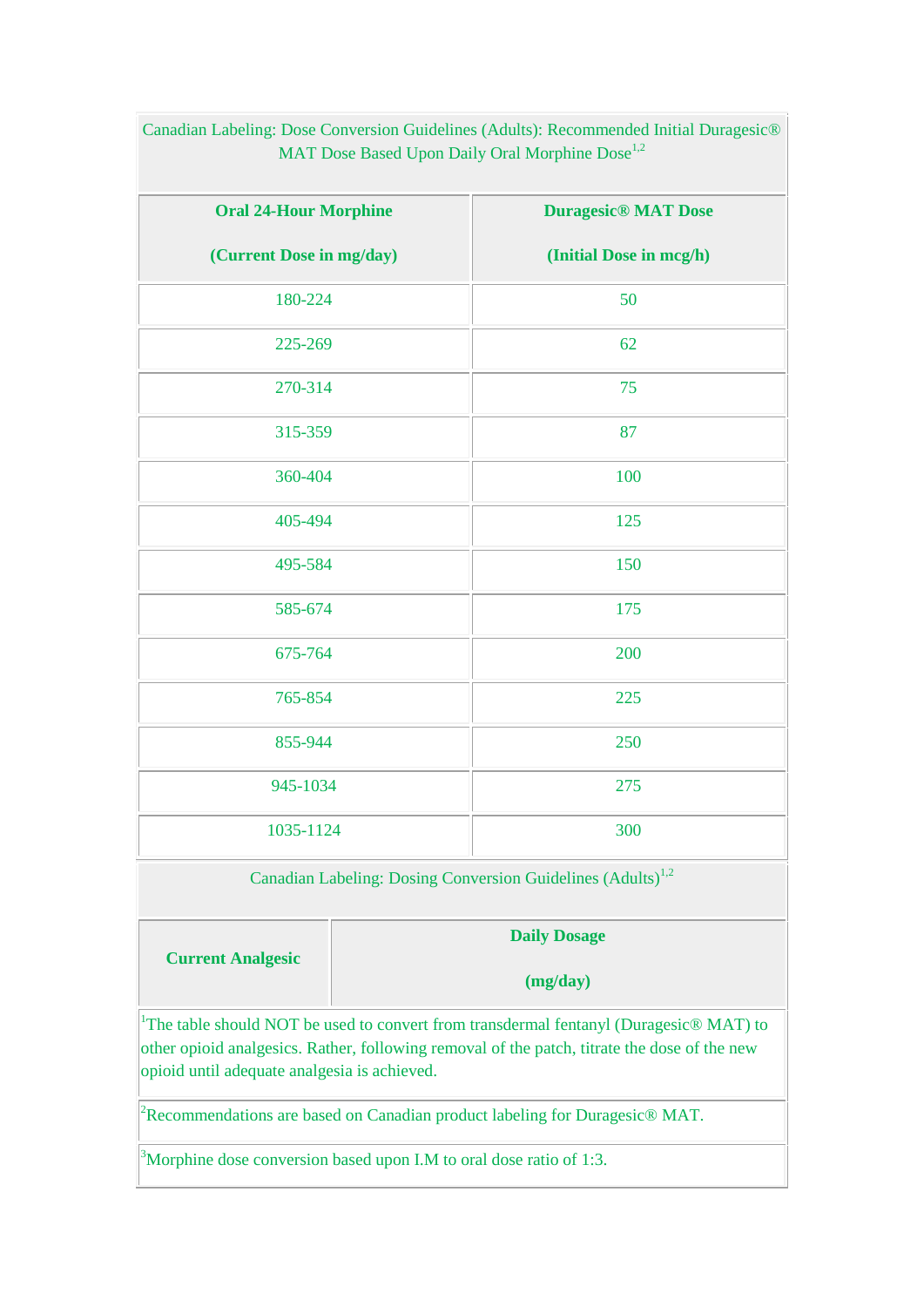# Canadian Labeling: Dosing Conversion Guidelines (Adults)<sup>1,2</sup>

# **Current Analgesic**

# **Daily Dosage**

**(mg/day)**

<sup>4</sup>Insufficient data available to provide specific dosing recommendations. Use caution; adjust dose conservatively.

| Morphine <sup>3</sup><br>(I.M./I.V.)                       | $20 - 44$   | $45 - 60$               | $61 - 75$        | 76-90                      | n/a <sup>4</sup> | n/a <sup>4</sup> | n/a <sup>4</sup>    |
|------------------------------------------------------------|-------------|-------------------------|------------------|----------------------------|------------------|------------------|---------------------|
| Oxycodone<br>(oral)                                        | 30-66       | 67-90                   | 91-112           | $ 113-134 135-157 158-179$ |                  |                  | 180-202             |
| Codeine<br>(oral)                                          |             | 150-447 448-597 598-747 |                  | 748-897                    | 898-<br>1047     | 1048-<br>1197    | 1198-<br>1347       |
| Hydromorphone<br>(oral)                                    | $8 - 16$    | $17 - 22$               | $23 - 28$        | 29-33                      | 34-39            | $40 - 45$        | $46 - 51$           |
| Hydromorphone<br>(I.V.)                                    | $4 - 8.4$   | $8.5 - 11.4$            | $11.5 -$<br>14.4 | $14.5 -$<br>16.5           | $16.6 -$<br>19.5 | $19.6 -$<br>22.5 | $22.6 -$<br>25.5    |
| <b>Fentanyl transdermal</b><br>recommended dose<br>(mcg/h) | 25<br>mcg/h | 37<br>mcg/h             | 50<br>mcg/h      | 62<br>mcg/h                | 75<br>mcg/h      | 87<br>mcg/h      | <b>100</b><br>mcg/h |

## Dosing: Renal Impairment

Injection: No dosage adjustment provided in manufacturer's labeling; use with caution.

Transdermal (patch): Degree of impairment (ie, Cl<sub>cr</sub>) not defined in manufacturer's labeling.

Mild-to-moderate impairment: Initial: Reduce dose by 50%.

Severe impairment: Use not recommended.

Dosing: Hepatic Impairment